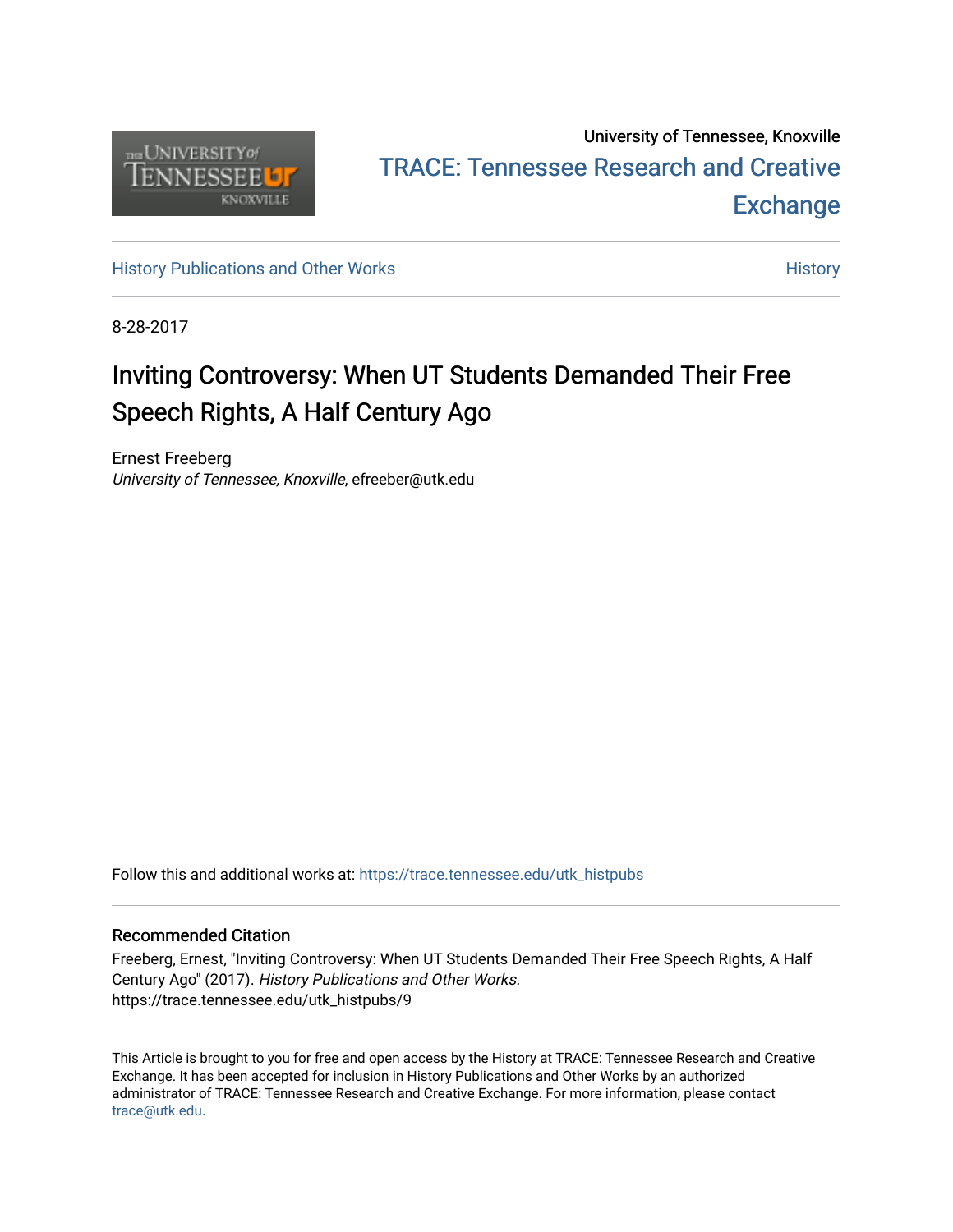**EXECUTES [EVENTS](http://knoxvillehistoryproject.org/events/) HISTORY [GALLERY](http://knoxvillehistoryproject.org/gallery/) [ABOUT](http://knoxvillehistoryproject.org/about/) C** DONATE **Q** 



## INVITING CONTROVERSY: WHEN UT STUDENTS DEMANDED THEIR FREE SPEECH RIGHTS, A HALF CENTURY AGO

AUGUST 28, 2017 · [OTHER](http://knoxvillehistoryproject.org/category/other/) [PEOPLE](http://knoxvillehistoryproject.org/category/people/) [UNIVERSITY OF TENNESSEE](http://knoxvillehistoryproject.org/category/ut/)

Editor's Note: *Comedian Dick Gregory died earlier this month at age 84. Many Knoxvillians may not remember that the civil-rights activist was, almost 50 years ago, at the center of a signal freedom-of-speech controversy at the University of Tennessee.*

*Ernest Freeberg, author of several nationally respected books of American history, most recently The Age of* Edison*, is chairman of UT's history department. (As it happens, he's also chairman of the Knoxville History Project's board of directors.) Last spring, he was involved in the symposium "Intellectual Freedom at UT," organized partly as a response to the Sex Week controversy that eventually involved even the state legislature. The exercise prompted Prof. Freeberg to look into this very interesting precedent, which between 1968 and 1970 involved several locally and nationally significant figures, including Judge Robert Taylor Judge Robert Taylor, already famous for his decision to desegregate Clinton High in 1956; future publisher Chris Whittle Chris Whittle; maverick Chicago 7 lawyer William Kunstler; and Gregory himself, who did eventually get his chance to speak at the university. Freeberg wrote this essay, "Inviting Controversy," about that dramatic era, and we're happy to be able to publish it.* 



In 1968, **Dick Gregory** was among the nation's best

known black comedians, a civil rights activist, and a write-in candidate for president on the Peace and Freedom Party ticket.

The chancellor of the University of Tennessee decided he was also "an avowed extreme racist." That's the reason **Charles Weaver** gave when he banned Gregory from appearing on the UT campus that fall, canceling an invitation made by a studentrun speaker committee. Letting Dick Gregory come to UT, Weaver insisted, would "tarnish the university's prestige" and bring down the wrath of the state

*"They ask us to be non-violent, but this is the only country in the world that ever dropped an atomic bomb on Japan…It's a cold day in America when anti-war demonstrators end up in court before a judge who manufactures war materials." ~Dick Gregory – April 9,*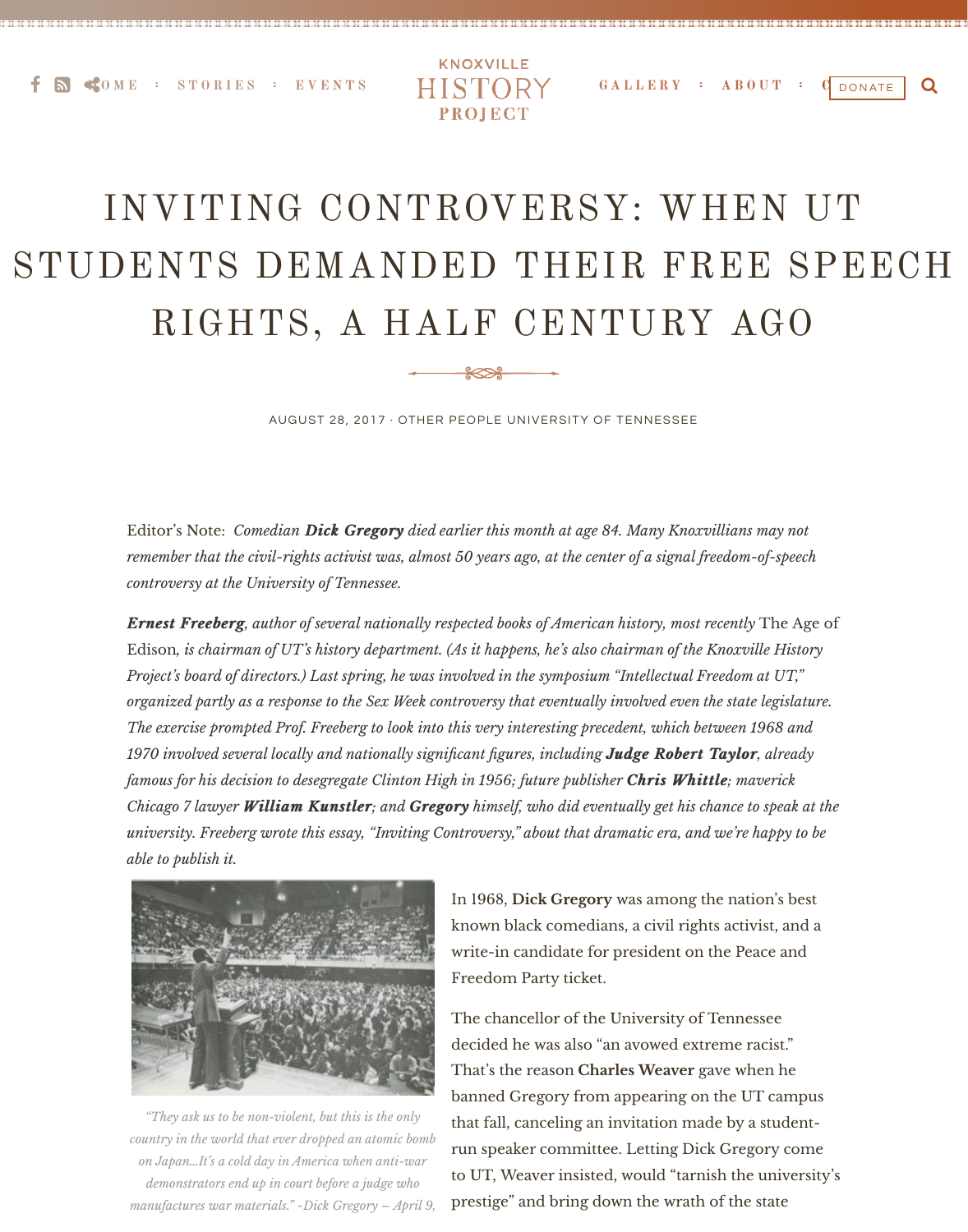legislature.

That decision provoked a two-year fight over the limits of free speech on the UT campus that was finally resolved by a federal judge. Dick Gregory passed away on August 19th. But the legacy of his visit to the UT campus lives on, an important milestone in the development of intellectual freedom at the state's flagship university. It is a story worth remembering as we face our own controversies over free speech on campus, here in Tennessee and across the country.

Undaunted by the chancellor's veto, in the spring semester of 1969 the students tried once again to invite Gregory, and were again denied. "Whether he be for the cause of the Negro or the cause of the white man," Weaver declared, Gregory was a racist, and should not be given a platform that would embarrass the university. Afer UT was organized as a statewide system, its president **Andy Holt** had appointed Weaver, a former dean of Electrical Engineering, as the Knoxville campus's first chancellor. It was a daunting job, attempting to maintain order on a university that was exploding in size, and at such an explosive time in the nation's history. Though well-liked by many of his colleagues, Weaver soon found himself caught between the conservative instincts of his twin bosses, Andy Holt and the state legislature, and the restive demands of students and faculty who wanted UT to change with the times.

Dick Gregory's message was not the only one too controversial for UT's leaders. This free speech fight began in 1967, when the administration blocked an invitation to **Adam Clayton Powell, Jr**., the controversial black Congressman from Harlem. Temporarily barred from his seat by his House colleagues because of corruption charges, Powell launched a nation-wide tour that included a planned stop in Knoxville. UT leaders decided that Powell, in Congress since 1945 and perhaps the nation's most powerful black politician, "did not qualify as a university speaker." Campus leaders also refused to host LSD advocate **Timothy Leary**, even when students offered to raise his speaking fee with their own fund-raising drive.

What to administrators looked like responsible stewardship of the state's flagship university looked to many on campus like censorship. "This land is troubled by serious problems," one student wrote to the local paper. "A university which uses censorship to deny students access to various points of view leaves them ill-prepared to meet the challenges of these difficult times."

A group of students, faculty, and administrators formed a "Student Rights and Responsibilities Committee" that called on UT to adopt an "open speakers" policy. Student groups should be able to invite anyone they choose, and the administration should "recognize the right of all students to engage in discussion, to exchange thought and opinion, and to speak or print freely on any subject

whatever." The university should only intervene, this committee proposed, in situations of "extreme tension." In such rare cases, the administration could minimize the risk of violence by closing the event to the public and searching audience members for weapons. Both the student and faculty government endorsed this proposal.

Chancellor Weaver said he wanted an "open" campus too, but he asked the board of trustees to come up with a new policy that balanced free speech with his responsibility to preserve an "orderly academic environment." Of course, a certain level of disorder was just what many students were looking for when they chose a speaker like Dick Gregory or Timothy Leary. As Democratic candidate **Hubert Humphrey** put it when he spoke on campus during the 1968 campaign, this was "a year of rage." Beyond the bounds of campus the war in Vietnam looked to a growing number of Americans like an immoral quagmire; the nation still reeled from the assassinations of **Martin**

*1970*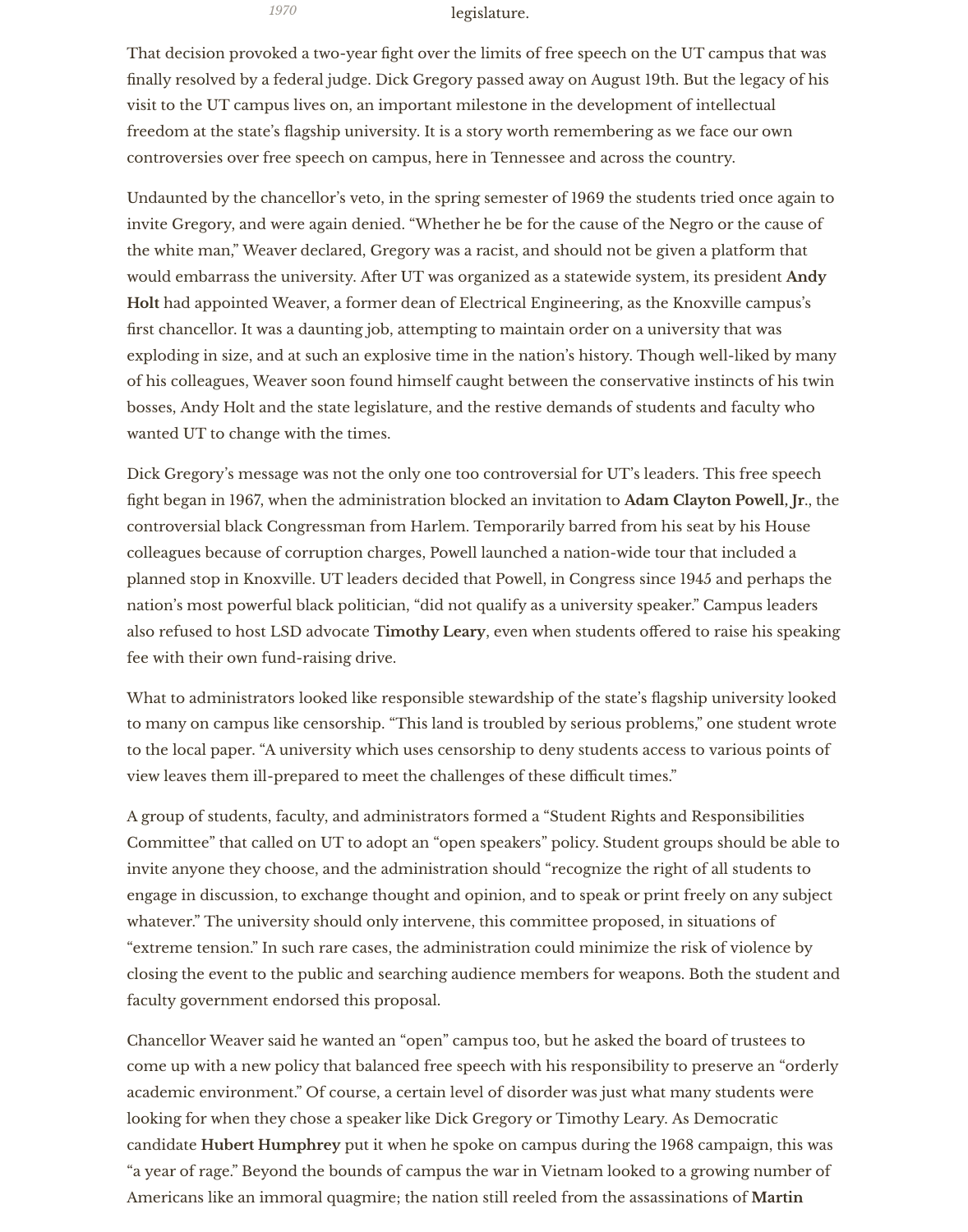Luther King, Jr. and Bobby Kennedy; for several summers running urban riots left cities in flames; and on more turbulent campuses to the north and west, students occupied administration buildings and boycotted classes.

As Weaver saw it, none of that turmoil going on beyond the "stately walls of old UT" provided any reason to change the campus's traditional policy, that invited speakers should "be of a character and reputation somewhat equivalent to that of a typical faculty member." But for those many college students in the late 1960s who found their curriculum irrelevant and their campus leaders stodgy, the last thing they wanted to hear were speakers that sounded like a typical faculty member. "Should the student learn only inside the confines of a classroom?" they asked.

Supported by tenure, college professors enjoyed both a freedom and an obligation to take on their society's most controversial topics. But they were bound by the standards of their professional disciplines to do so in a measured way, informed by scholarly research and fair-minded about legitimate opposing viewpoints. If most professors talked in ways bound by academic decorum, students wanted to hear from speakers who were way out of bounds. What looked irresponsible and incendiary to campus leaders, and to many in the wider community, looked relevant and exciting to many of their students.

And students wanted the right to decide for themselves, instead of "merely being spoon-fed in the classroom." As one champion of the open speaker policy put it, "If I am old enough to be drafed and sent out to fight a war, surely I'm old enough to make my own decisions on campus."

But Chancellor Weaver doubted that students were mature enough to make responsible choices about campus speakers. An open speaker policy would produce what he called an "extra university," free from the quality control imposed by the university's wiser, mostly white-haired professionals. This parade of controversial speakers, from the left and the right, would provide little educational value, and would distract students from their studies. As another UT administrator put it, "students had difficulty distinguishing between intellectual distinction and momentary notoriety."

A review of the speakers brought to campus in these years suggests a sea change going on in the intellectual and cultural life of UT in the 1960s, as it was on most other university campuses. In addition to many scholars now long forgotten, the students hosted some major figures in the intellectual life of the nation—the urban sociologist **Jane Jacobs**, the controversial behavioral psychologist **B.F. Skinne**r, and the historian **Arthur Schlesinger, Jr**., for example. What place did a provocative comedian like Dick Gregory have in such a lineup? Today student groups regularly select high-priced speakers offered by agents who serve the collegiate branch of what might be

called the "blather-industrial complex," many of them best known for being known. But in 1968, the guardians of UT's intellectual integrity could not imagine paying a significant fee (about \$8000 in today's dollars) to hear from Gregory, a man who wrote an autobiography he called *Nigger*, and who joked that, when elected president, his first act would be "to paint the White House black."

What the students saw, and Weaver did not, was that Dick Gregory was a joker with a serious purpose. Since launching his career in the late 1950s, he had crafed an act that succeeded in talking to both black and white audiences about racism, commentary that he described as "saying out loud what I had always said under my breath." Increasingly politicized by his involvement in the civil rights movement, Gregory offered a bittersweet laugh at America's dark side. "I sat-in six months once at a Southern lunch counter," he joked. "When they finally served me, they didn't have what I wanted."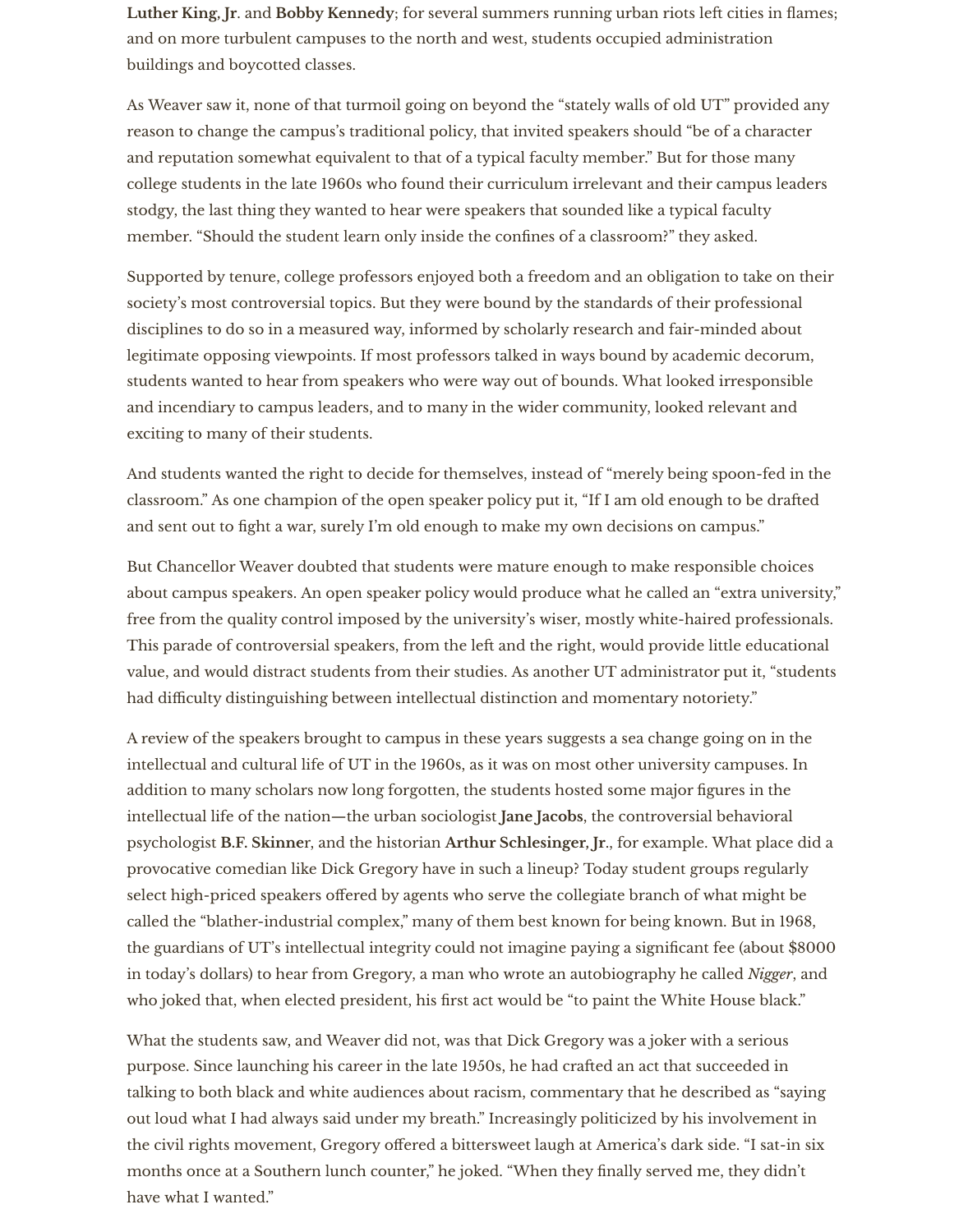Gregory broke the color barrier in both white nightclubs and late-night television talk shows. But over the course of the decade, he put ever more of his time and passion into politics, what he called "the struggle for human dignity." By 1968, when the UT students asked him on campus, he was as well known for his activism as he was for his act.

In the spring of 1969, when Chancellor Weaver announced his decision to deny Dick Gregory's invitation a second time, he explained that allowing controversial speakers on campus would rouse public opinion against the university, angering the legislators who paid many of UT's bills. But many newspaper editors across the state sided with the students in protesting Weaver's decision. The Knoxville News-Sentinel conceded that UT leaders should protect the campus from any speaker that might provoke violent disorder. But beyond that, "dissent is good."

Chattanooga Times editor **Martin Ochs** scoffed at Weaver's "disputable" charge that Gregory was a racist. "A kook, possibly," but not a racist. And if the university was taking a stand against racist speakers, Ochs pointed out that the place to start would be a ban on visits from South Carolina senator **Strom Thurmond** and Alabama governor George **Wallace.** Censoring Gregory and stifling the students in this way was bound to backfire, Ochs warned.This heavy-handed approach would only energize the campus radicals, a handful of "troublemakers" in the middle of "all those thousands of moderate students, good boys and girls, on the Knoxville campus."

This debate over the limits of free speech on campus prompted many in the wider community to weigh in with letters to the editor. Some denounced the irresponsible student "odd-balls" who were creating "an atmosphere of confusion" at UT, but many more offered rousing rebuttals. "If the university chooses each speaker based on its own ideas of right and wrong," one asked, "how are students ever to learn how to reason with right or wrong ideas on their own?" Another wondered, "Are our colleges trying to teach a student to reason or are they merely turning out robots of conformity and stereotyped ideals?"

Pushback came from other sources as well. **Julian Bond**, the civil rights leader and Georgia legislator, had been invited to campus in place of Gregory, but he cancelled. "If one black man is unacceptable to the University," his agent announced, Bond refused to be his substitute.

Afer some months of deliberation, the board of trustees gave the chancellor what he wanted. Rejecting the students' request for an "open speaker" policy, they issued new rules that gave the administration veto power over any speaker whose presence on campus did not seem "in the best interests of the university." The administration used this authority to veto another invitation to LSD advocate Timothy Leary.

Upset by Weaver's interference, the Student Government Association organized a "speaker policy rally" on campus, led by SGA president Chris Whittle, later the founder of several high-profile media and education enterprises. Whittle and his fellow student leaders argued that whether Dick Gregory came to campus or not wasn't the issue. The stakes of this debate concerned the very meaning of a university education in a democratic society. The SGA issued a Statement of Principle, laying out what was at stake: If students came to UT only to develop technical skills "or memorize a given set of facts in a subject area," then the traditional classroom served that smallminded purpose well enough. But if the goal was higher, to "encourage students in the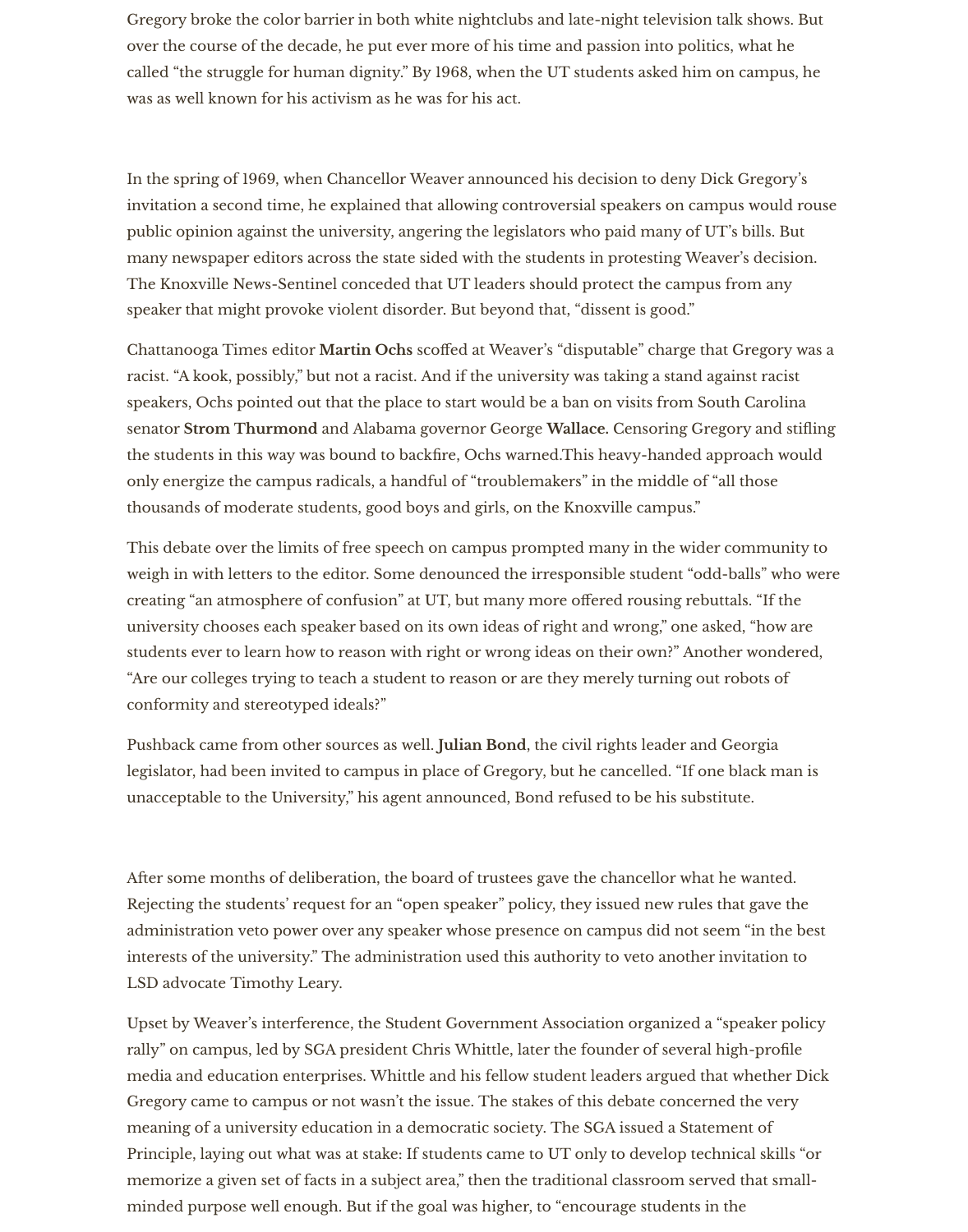development of full civic and social participation, and beyond that, to educate the whole man," then UT's administration should be encouraging students "to tap the intellectual resources of whomever they wish to hear and believe they could benefit from."

The Chancellor clearly worried that speakers like Gregory and Leary would provoke a "hostile reaction" from citizens, especially state legislators. Speakers were paid from student fees, not taxpayer dollars. But Weaver feared that this point would be lost on lawmakers who might seek to punish the university for inviting speakers whose views offended them. "In short, less money for UT." But the students argued that a university should not allow itself to be bullied by "the dictates of the State…That the pursuit of truth should be circumscribed by government is not tolerable."

Weaver refused to budge, and instead referred the matter once again to the board of trustees for an "in-depth study of the matter." Tired of what they called "a masterpiece of official run-around," a dozen students and faculty sued the university in February 1969. The administration's heavy handed speaker policy was unconstitutional, they argued, and "made a mockery of UT's function as the intellectual and cultural center of the community."

On April 14, 1969, students and faculty packed into Knoxville's federal courtroom to hear the ACLU's famed attorney **William Kunstler** make the case that UT's speaker policy violated the First Amendment guarantee of free speech. The New York Times described Kunstler as "the country's most controversial and, perhaps, its best-known lawyer." He had defended the **Freedom Riders, Lenny Bruce, Stokely Carmichael, Martin Luther King, Jr., the Chicago Seven**—and now the UT students who wanted to choose their own speakers. In the Knoxville courtroom, Kunstler took aim at the administration's "insidious" policy that it reserved the right to decide which events were in UT's "best interests," a clause so vague that it gave administrators unlimited power to keep controversial speakers and their opinions off campus.

The UT attorney who rose to defend the policy told the judge that the university valued and promoted diverse viewpoints, but had no obligation to host any particular speaker. Students were not being deprived of their constitutional rights, he insisted, "even though they might not get the exact speaker of their choice."

The "open speaker" coalition won the case. Agreeing with the ACLU, **Judge Robert Taylor** declared UT's speaker policy denied the students' First Amendment right to "receive information and ideas."

Taylor concluded, "It was the belief of our forefathers that censorship is the enemy of progress and freedom…The interchange of ideas and beliefs is a constitutionally protected necessity for the advancement of society."

That victory came with a price for at least one faculty member who joined with the students in bringing the suit. During the controversy, UT history professor **Richard Marius** received death threats against him and his children. Ominous "we're watching you" notes appeared on his lawn, and neighbors reported seeing strangers lurking in his yard at 3 AM. He bought a pistol and slept on the floor, ready to defend not the First Amendment but his family. "I got so tired of that," he recalled two decades later. This was not the only time that Marius felt the wrath of conservative Tennesseans. Though popular with students, he was regularly denounced by citizens for his opposition to the Vietnam War, and his suggestion that **Robert Neyland** was not a good football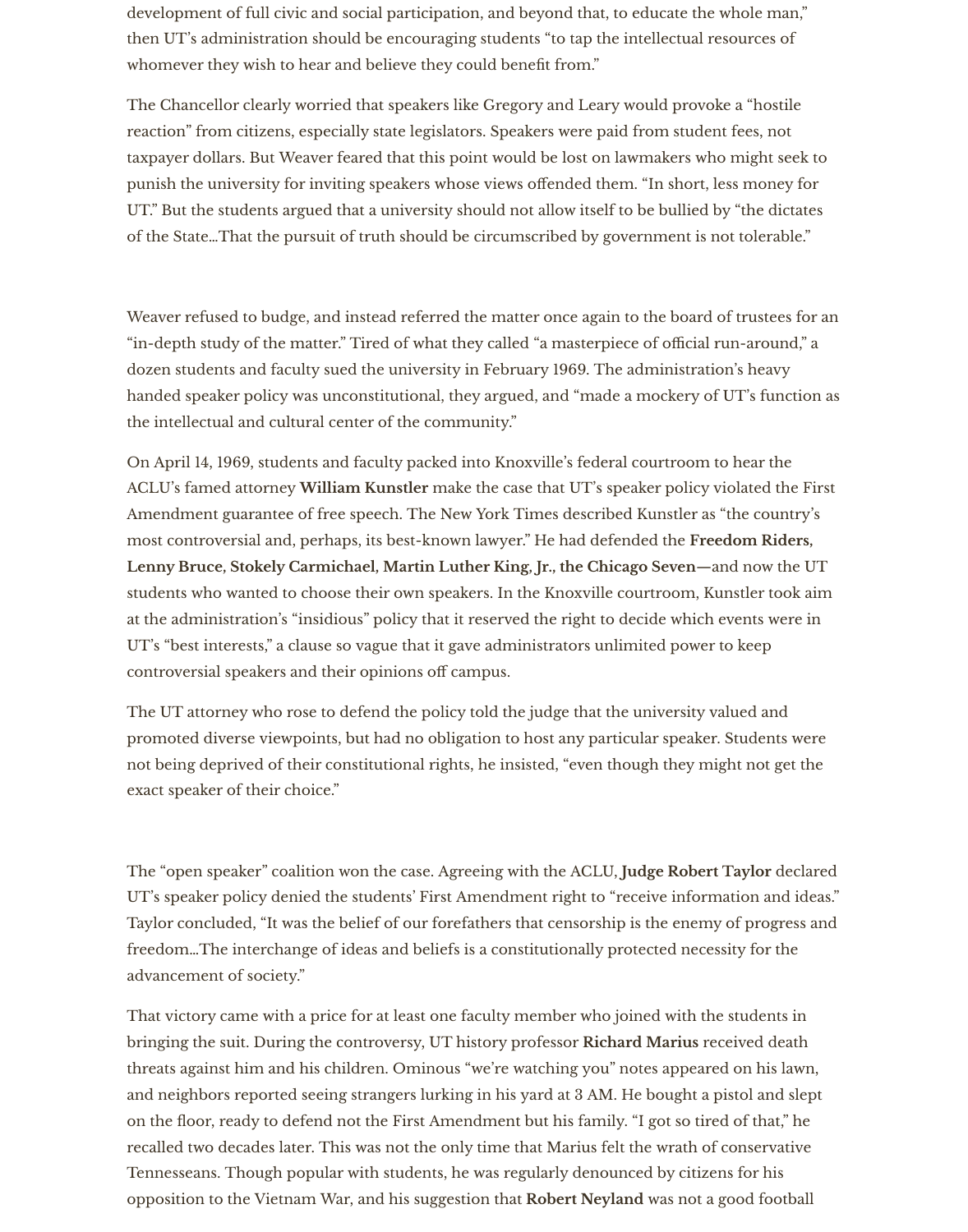coach. In the late 1970s he left UT to take a position founding Harvard's creative writing program, while continuing a successful career as a historical novelist.

Thanks to that court decision, Gregory finally made it to the UT campus on April 9, 1970—two years afer the initial invitation. Speaking to four thousand "wildly enthusiastic" students packed into the Alumni Gym (now Cox Auditorium), he told them that their parents were moneygrubbing morons. "That's why so many of you youngsters can't communicate with your parents," he explained. "They're talking about money and you're talking about morality…All these fools think about in America is a dollar."

For well over two hours Gregory wound up the crowd. He praised them for belonging to the most moral generation of human beings ever, and they returned the compliment, punctuating his talk with a chorus of shouts, foot stomping and whistling. Far from inciting violence, Gregory advocated peaceful protest. "The police stations aren't your real enemies," he explained. "Your real enemies are the Rockefellers, the Kennedys, the Henry Fords, and the Du Ponts. Afer you've blown up all the police stations, they'll still be around polluting your air and water."

The night was marred by what the local paper described as "one minor incident." Two white students in the balcony unfurled Confederate flags. Afer a brief struggle, a half dozen black students tore them down and ripped them to shreds.

Gregory offered some poor predictions that night. Nixon, "the dumbest white boy ever to be in the White House," was going to lose his 1972 re-election bid in a landslide. And he shared some dubious conspiracy theories. (That's a proclivity that Gregory indulged to the end of his life; he argued that the moon landing was faked, and that our government was complicit in the 9/11 attacks) That spring night in 1970, he told his UT audience that Nixon's administration was waging war on marijuana because it was a drug that inspired young Americans to "tear up the country," but that the feds were actively encouraging the sale of heroin, as part of Nixon's secret plan to destroy first the black community and then "white kids." "If kids can find the heroin pushers," as he explained, "you know the Federal Government can find them. If they wanted to."

Local media yawned, reporting that Gregory's "rap" contained nothing that he had not said many times before. But a student publication declared that "only rarely has it been said all at once, and with such impact."

The real impact of Dick Gregory's talk had been felt long before he ever set foot in Knoxville. The administration's speaker ban provoked two years of conversation on campus about the value of free speech, and helped students, faculty and administrators work through our democracy's complicated balancing act between liberty and order. That conversation spilled far beyond the bounds of the UT campus. While public opinion on the matter is hard to gauge, a surprising number of newspaper editors and letter writers stood by the students, and defended the value of ideas they did not necessarily embrace. Though some wondered aloud what students might actually learn from an evening spent with Dick Gregory or Timothy Leary, they defended the right of college students to decide that for themselves. "Are we scared to death of a casual confrontation with the devil?" one asked in the local paper. "I'm like Mark Twain: I want to hear his side too." And in the end, Chancellor Weaver made his peace with the open speaker policy. When parents arrived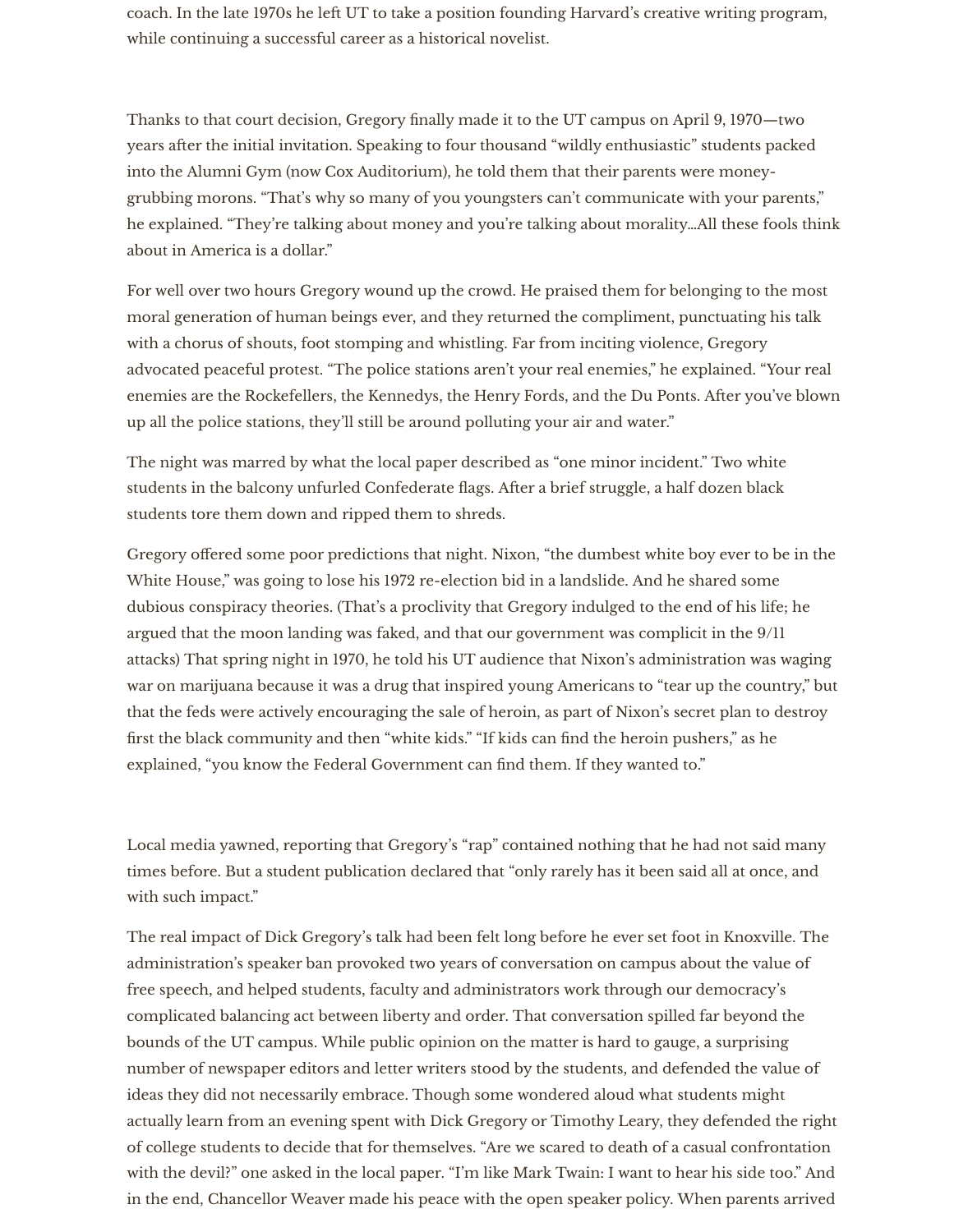| Name* |  | $\mathcal{L}$ mail* |
|-------|--|---------------------|
|-------|--|---------------------|

POST COMMENT

on campus the next semester to drop off their sons and daughters, some asked him how he intended to protect their children from the corrupting influence of radical speakers like Dick Gregory. Weaver explained to them that a federal judge and the First Amendment had already decided the matter. "If they are not in jail, they can come here to speak," he explained. "Our only requirement is that they not be disruptive."

Weaver soon came to appreciate a fundamental truth of the First Amendment, that it defends conservative voices as well as radical ones. When the chancellor allowed Billy Graham to use Neyland Stadium for a revival in 1970, some faculty members denounced him for turning the facilities of a secular, state university over to America's most popular evangelical preacher– especially when Graham brought along his controversial and powerful friend, **President Richard Nixon**. Weaver took evident glee in this chance to inform these critics that he had no choice in the matter. Turning the football stadium into a platform for Billy Graham's crusade, he explained, "demonstrates the essential correctness of our open speaker policy."



When the state legislature recently passed a bill that aims to protect the free speech rights of students on our state campuses, they only ratified a policy already in effect at UT for almost five decades. It's worth remembering that this was a right not granted by state lawmakers and campus administrators, but won by students who demanded a First Amendment right to decide for themselves whom they wanted to hear from. As the recent state interference with UT's student-run and student-funded Sex Week has shown, a half century later the legislature remains more a threat to intellectual freedom on Tennessee campuses than its guardian.

LEAVE A REPLY